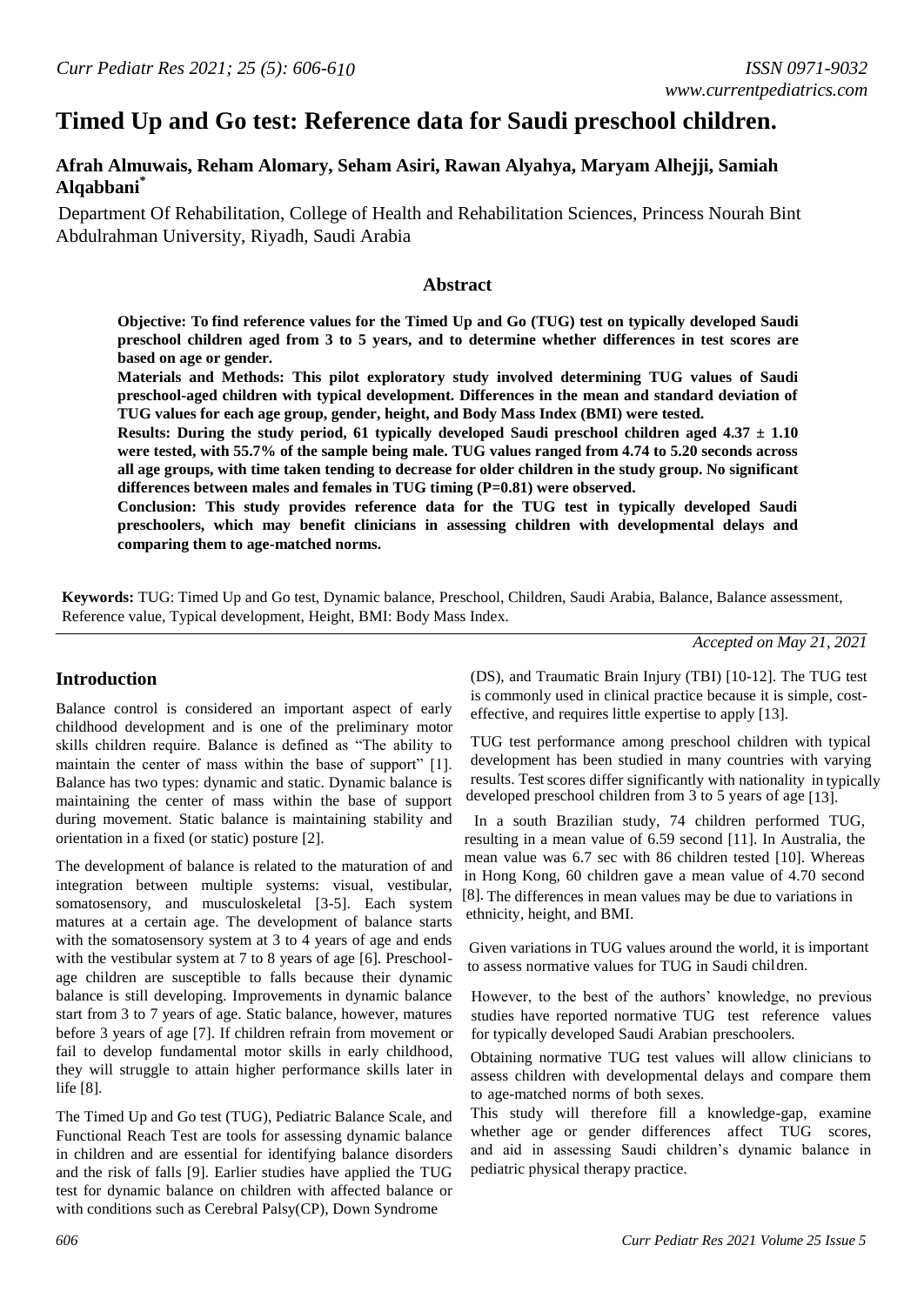# **Materials and Methods**

#### *Sample*

A cross-sectional study with a convenient sample of preschool children aged from 3 to 5 years. The sample was of children from Al-Ahsa and Riyadh-KSA who were the neighbors or relatives of each investigator. Children were included in this study if they were aged from 3 to 5 years, were able to walk independently, and were able to follow the test instructions. Children with physical disabilities, mental disorders, auditory impairment, or uncorrected visual impairment were excluded.

## *Timed Up and Go (TUG) test*

The TUG test, developed by Podsiadlo and Richardson in 1996, is a reliable and valid test commonly used to assess balance in all ages in order to prevent falls [14,15]. The TUG test measures the amount of time an individual takes to stand from sitting on a chair or bench, walk in a straight line for 3 meters, return to the same chair, and sit down again. The instruments required are a stopwatch, meter ruler, an object to use as a marker at the end of the 3 meters that subjects are required to walk, a chair suitable for children, and a bodyweight scale. It is considered a good assessment tool for functional mobility in the pediatric population [11].

#### *Procedure*

The investigators scheduled an appropriate time to visit the houses of neighbors and relatives and, with the informed and written consent of parents, collected the children's demographic data by questionnaire. Eligibility of the participants was assessed based on the study's inclusion and exclusion criteria. Each child's height and weight was then measured.

The investigator found a suitable test area a quiet place free of obstacles or slippery surfaces so the child could walk freely without distractions or interferences that might jeopardize the test. The test area was prepared with a chair suitable for a child; that is, with a backrest, no armrest, and at a height that allowed the child's hips and knees to flex at 90˚ when the feet were flat on the floor. Subsequently, a distance of 3 m was measured out in a straight line and an object placed at the end of the line to illustrate the direction for the child. The investigator then explained the TUG test procedure to the child by first demonstrating the test and then asking the child to repeat the test as a practical trial run before the actual measurements were taken, ensuring the child understood the procedure.

The test started by measuring the amount of time the child took to stand up from the chair and walk for 3 meters in a straight line to an object at the end of the line. The investigator walked beside the child to minimize the risk of injury from falling, and the child's parent provided supervision. At the end of the line, the child was instructed to return to the same chair and sit down. The instruction given to the child was, "Start, walk as fast as possible, turn back, and sit down." After the practical

trial, the child repeated the test three times, and an average of those measurements was taken.

## *Ethical consideration*

All ethical considerations were fulfilled before conducting the study. This research received approval from the IRB committee in Princess Nourahbint Abdulrahman University (IRB number 20-0101). Before the TUG test was undertaken, the participants' parents were informed, and written consent was obtained; however, if a child refused to complete the test, he or she was excluded. All collected data was stored with anonymized codes to ensure participant confidentiality.

## *Data analysis*

Statistical analyses were performed using IBM SPSS Statistics version 22 (IBM Corp., Armonk, NY, USA) for Windows. Demographics data, reference value, and Standard Deviations (SD) of the TUG test results were determined by age. The data were checked for normal distribution using the NORMDIST function. A One-way Analysis of Variance (ANOVA) was used to compare the mean TUG values with age groups. Repeated ANOVA assessed the differences between the three trials. An independent t-test was used to test differences between genders. The intra-rater reliability within each child's trials was analyzed using the Intra Class Correlation Coefficient (ICC) (3,1), and the data were calculated at 95% Confidence Intervals (CIs) and a statistically significant level of  $P \le 0.05$ .

#### **Results**

A total of 61 (N=61) preschool children were recruited: 38 from Al-Ahsa and 23 from Riyadh. Table 1 shows the demographic data of participants. The sample was composed of 34 males and 27 females, including 16 children aged 3

years, 16 children aged 4 years, and 29 children aged 5 years. Of the total, 15 children were reported to have fallen once a week, and one child was reported to have fallen two or three times a week.

| Variables                         | 3 years<br>$(n=16)$ | 4 years<br>(n=16) | years<br>5<br>(n=29) | Total ( $N=61$ ) |
|-----------------------------------|---------------------|-------------------|----------------------|------------------|
| Mean age, y<br>(SD)               | 3.3(0.28)           | 4.3(0.24)         | 5.5(0.27)            | 4.37 (1.10)      |
| Gender<br>(male/female)           | 10/6                | 7/9               | 17/12                | 34/27            |
| Mean height,<br>cm (SD)           | 96.33 (11.00)       | 103.67(8.52)      | 110.04 (7.43)        | 103.35 (6.86)    |
| Mean weight,<br>kg (SD)           | 14.15 (1.54)        | 14.74 (2.42)      | 19.30 (4.32)         | 16.06 (2.82)     |
| BMI,<br>Mean<br>$m/kg2$ (SD)      | 15.86 (4.70)        | 13.72 (2.04)      | 15.89 (2.67)         | 15.16 (1.24)     |
| Number<br>of<br>falling (1/W)     | 6                   | 4                 | 5                    | 15               |
| Number<br>of<br>falling $(2-3/W)$ | $\Omega$            | $\Omega$          | 1                    | 1                |
| Mean TUG 1,<br>sec (SD)           | 5.08(0.84)          | 5.34 (0.87)       | 4.76 (0.98)          | 5.06(0.29)       |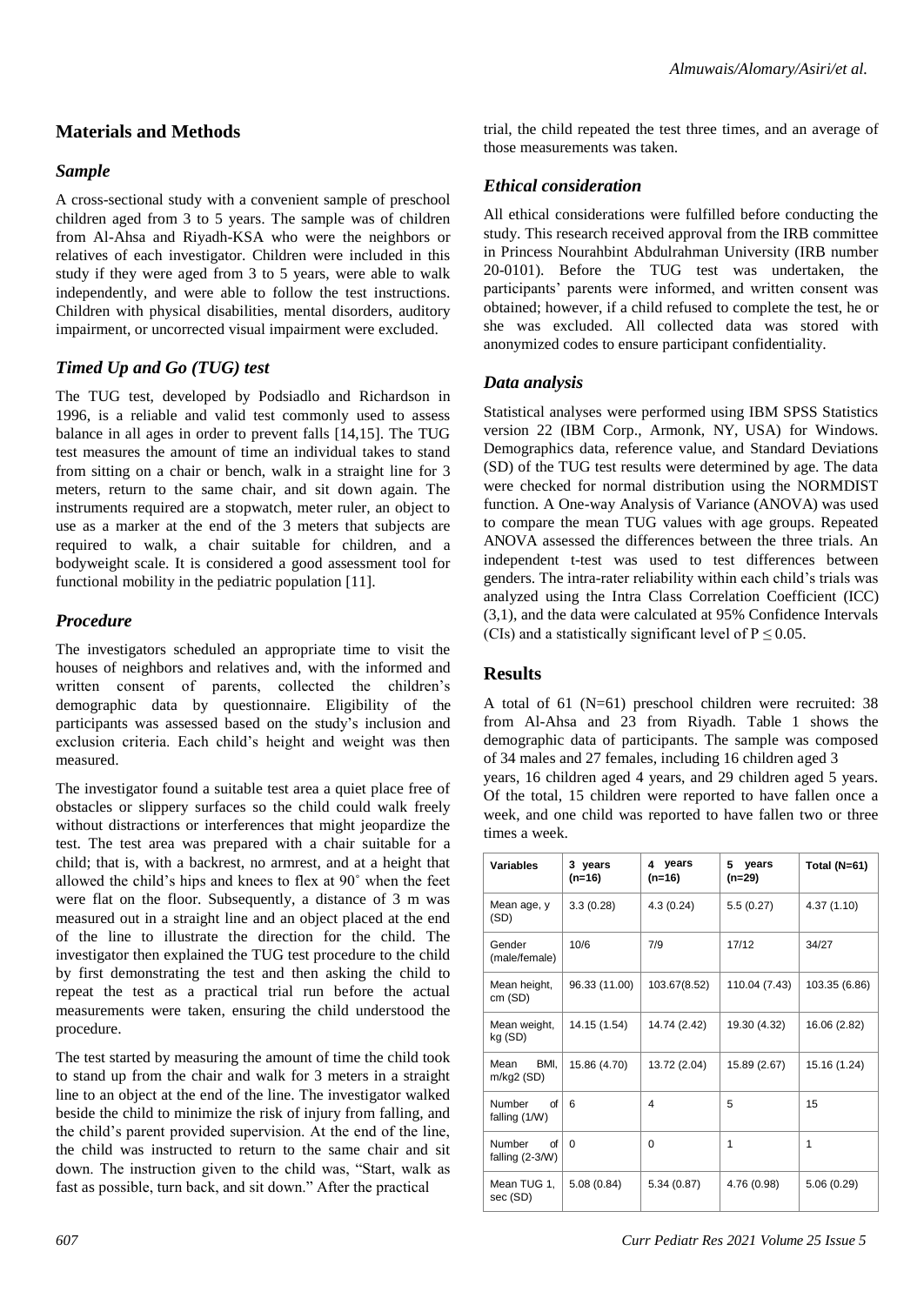| Mean TUG 2,<br>sec (SD) | 5.19(0.87) | 4.72 (1.07) | 4.78 (0.88) | 4.90(0.26) |
|-------------------------|------------|-------------|-------------|------------|
| Mean TUG 3,<br>sec (SD) | 5.12(0.87) | 4.66(0.92)  | 4.80(0.94)  | 4.86(0.24) |

**Table 1.** Demographic data of participants. TUG: Timed Up and Go; y: Year; cm: Centimeter; kg: Kilogram; BMI: Body Mass Index; m/kg2: Meter per kilogram square; (1/W): Once a week; (2–3/W): Two to three times per week; SD: Standard Deviation; sec: Second; n:Number of sample; TUG 1: First trial; TUG 2: Second trial; TUG 3: Third trial.

# *TUG values by age*

Table 2 shows the mean and SD of TUG for each age. The mean and SD of TUG value for preschool children was  $4.96 \pm$ 0.90 sec. TUG times tended to decrease as age. The longest mean TUG value was 5.20 sec in children aged 3 years, decreasing to 4.91 sec in children aged 4 years, and declining again in children aged 5 years to 4.79 sec (Table 2 and Figure 1).

| Mean $(\pm SD)$          |                   |                   |                   |                              |                              |  |  |  |
|--------------------------|-------------------|-------------------|-------------------|------------------------------|------------------------------|--|--|--|
| <b>Gender</b>            | Age 3<br>$(n=16)$ | Age 4<br>$(n=16)$ | Age 5<br>$(n=29)$ | <b>Total mean</b><br>$(-SD)$ | P-value<br>between<br>gender |  |  |  |
| Male<br>$(n=34)$         | $5.00 \pm 0.72$   | $5.00 \pm 0.72$   | $5.00 \pm 0.72$   | $4.95 \pm 0.91$              | 0.81                         |  |  |  |
| Female<br>$(n=27)$       | $5.25 \pm 1.02$   | $5.25 \pm 1.02$   | $5.25 \pm 1.02$   | $4.90 \pm 0.81$              |                              |  |  |  |
| P-value<br>among<br>ages | 0.3               |                   |                   |                              |                              |  |  |  |

**Table 2.** TUG values for each age and gender.

The one-way ANOVA test revealed that the mean TUG values decreased by 1.2 sec with increasing age in preschool children. However, these differences between the age groups were not considered statistically significant (P=0.30). It can be seen from Figure 1 that children aged 5 years showed a range of mean TUG from 3.42 sec to 6.81 sec, whereas children aged 4 years ranged from 4.02 sec to 6.84 sec, and those aged 3 years ranged from 3.95 sec to 6.31 sec.



**Figure 1.** Represents the comparison of mean Timed Up and Go Test (TUG) value among age groups. 3-years (n=16), 4 years (n=16), and 5-years (n=29). This box plot represents that the upper line of the box corresponds with the first quartile

(percentile (25, P25), middle line with the median (percentile 75, P75).

# *TUG values by gender*

The mean TUG value for males was 4.95 sec, and for females, 4.90 sec. The independent t-test between the genders revealed no statistically significant differences between males and females  $(P=0.81)$ . Figure 2 showed a range of mean TUG values from 3.57 sec to 6.31 sec in females, whereas the mean TUG values in males ranged from 3.42 sec to 6.84 sec.



**Figure 2.** Represents the comparison of mean Timed Up and Go Test (TUG) value between genders. Males (n=34) and females (n=27). This box plot represents that the upper line of the box corresponds with the first quartile (percentile 25, P25), middle line with the median (percentile 50, P50), and the lower line with the third quartile (percentile 75, P75).

## *Intra-rater reliability*

Intra-rater reliability was measured for the TUG using the three trials of each child per investigator. The results showed ICC  $(3,1)=0.811$  (95% CI=4.73 to 5.19), which indicates a good level of intra-rater reliability for each child's trials. Each participant performed the TUG test three times. Repeated ANOVA used to differentiate between the three trialsrevealed no statistically significant difference among the three trials  $(P=0.77)$ .

## **Discussion**

This study presented the reference value of the TUG test for 61 typically developed Saudi preschool children and highlighted the differences that existed based on age and biological gender. The mean TUG values decrease by 1.2 sec with increasing age in preschool children. No statistically significant gender differences in mean TUG values were discovered. A good level of intra-rater reliability for each child between the three trials was found. The differences between the three trials revealed that trial 3 showed a reduced mean TUG value when compared to trial 1 and trial 2, but only by 0.26 sec, which is not considered statistically significant. Moreover, no correlations were found between TUG values and age, height, or BMI.

The mean TUG value for preschool age in this study was  $4.96 \pm 0.90$  sec, which is lower than and more variable than in previously reported studies, which reported  $6.7 \pm 1.2$  sec,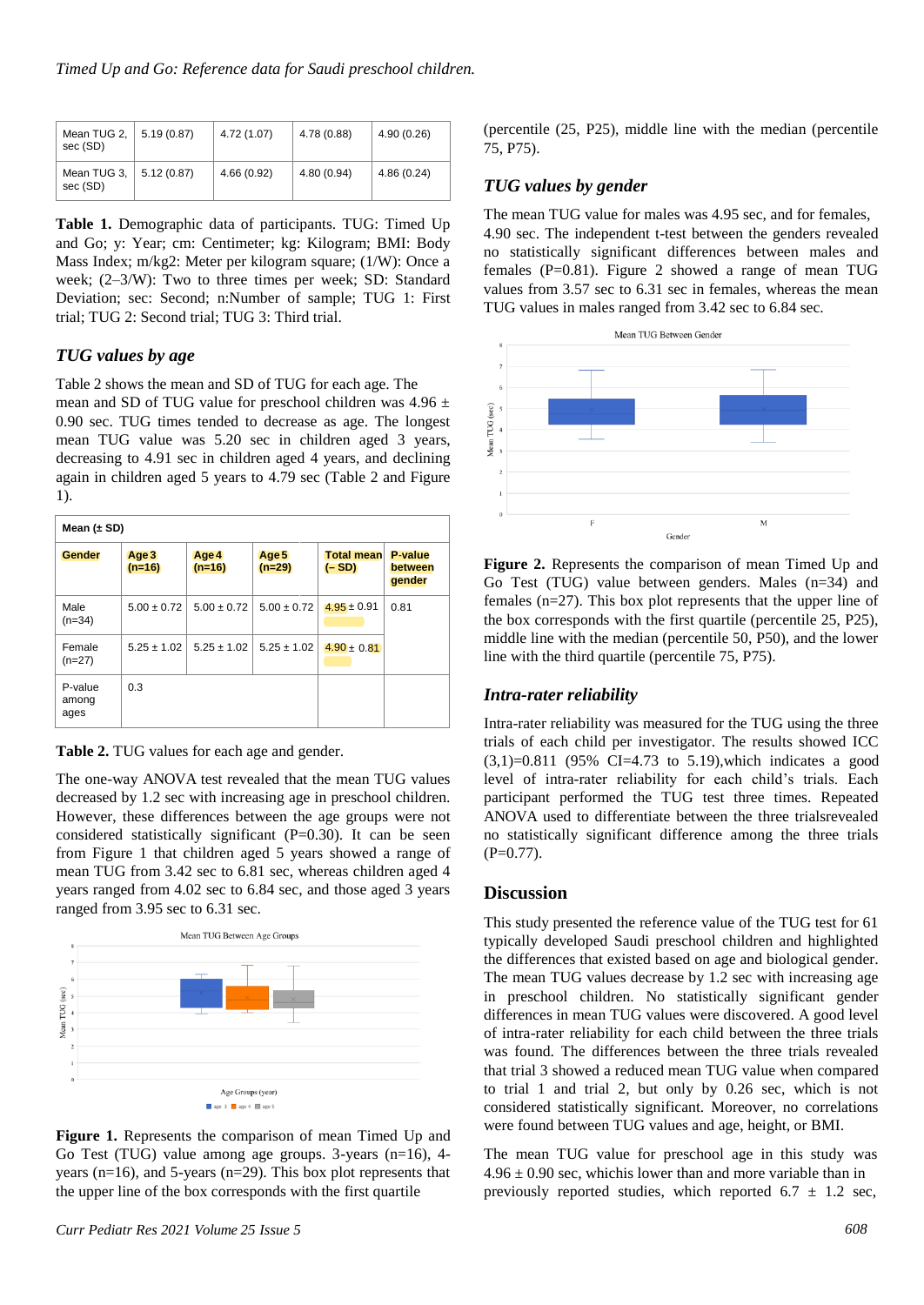$6.59 \pm 1.36$  sec, and  $7.86 \pm 1.03$  sec [10,11,13]. However, this study seems closer to the mean TUG value of Lei et al., which was  $4.70 \pm 0.90$  sec; perhaps the sample size was relatively similar.

The results of the present study revealed slight differences in mean TUG values between males and females, although these were not statistically significant. Mean TUG values were found to decrease with the increasing age of preschoolers, agreeing with the findings of previous studies conducted by Williams et al. and Verbecque et al. [10,13]. These findings can be explained by improved dynamic balance, starting from 3 years of age, and developing with age in children aged from 3 to 5 years, while static balance matures before 3 years of age [6].

In this study, no significant difference in TUG values was found between age groups, unlike in Williams et al. which indicated significant difference in TUG values among age groups [10]. Furthermore, Williams et al. noted differences in the mean TUG values between preschool and primary schoolaged children. For preschoolers, the mean TUG value was 6.7 sec, while for primary schoolers, the mean TUG value was 5.2 sec. These findings revealed a statistically significant age difference  $(P=0.001)$  that could potentially be explained by maturation. However, in the current study, no significant difference in TUG values was discerned among age groups. This may be because this study included only preschool-aged children while Williams et al. tested children ranging from 3 to 9 years of age [10].

Several factors may explain the differences between the mean TUG value in this study and prior literature, including procedural or instructional differences, and ethnic, cultural, and behavioral differences in participants. For example, Williams et al. and Nicolini-Panisson et al. modified the TUG test by asking the children to touch a target on the wall, while Verbecque et al. altered the chair distance by 3.38 cm and asked the child to sit down on the first chair and, on the cue, "start" and walk to a Duplo Brick placed on a second chair, return the brick to the first chair, and sit down again [10,11,13]. Moreover, this study used an object at the end of the line to indicate the direction of travel for the child. How well the child understands the instruction may contribute to variations in walking speed. The instruction in Nicolini-Panisson et al. was "Go as fast as possible," similar to this study, which stated, "Start, walk as fast as possible." Lei et al. used the TUG test without modification, although their instruction was "RUN!" [8]. The instruction given in Williams et al. was nonspecific except for "Go!" and "Stop!" to start and finish the test [10]. Repeated instruction during the Nicolini-Panisson et al. studies may have helped direct and remind the child, thus affecting the child's performance and, consequently, the result [11,10]. Lei et al. and Verbecque et al. did not mention repeating the instruction during the test [8,13].

Observation during the TUG test suggests that children aged 5 years were able to complete the task with less practice. Conversely, children aged 3 to 4 years need more practice and turned a "big circle" at high running speed upon reaching the turning point. Children aged 4 to 5 years decreased their

running speed as they neared the turning point. While children aged 5 years ran quickly, stopped at the turning point, and turned their bodies 180˚. According to the early childhood fitness ability progressionprogram in the preschool guideline children aged from 3 to 5 years have different levels of running ability [16]. Three-year-old children could run around the obstacles. Four year-old children could control their running direction and perform a sudden turn. Five-year-old children could perform a sudden stop, start, and turn [8].

In comparing the differences between three trials, the results of this study were most consistent with Williams et al. taking the mean of three trials [10]. Other studies chose the best of two trials, or the best of three trials [8,11,13]. The TUG test was reliable according to this study, which showed ICC  $(3,1)=0.811$ . The reliability of Lei et al. was ICC=0.74; Nicolini-Panisson et al. study was ICC=0.95 and Williams et al. was ICC  $(1,1)=0.82$  [8,11,10]. Several limitations are recognized, including the small sample size and variabilities in age and gender. Other factors that may influence the TUG values, such as physical activity or behavior, were not assessed.

## **Conclusion**

This study provides reference data on the TUG test in Saudi preschool-aged children with typical development. The values of the TUG were comparable with those of other countries. Age and gender had no apparent influence on TUG values. The findings of the current study may benefit clinicians who are assessing children for developmental delays when compared to age-matched norms. Further research with a larger sample size is recommended, as are more geographic diversity in the sample of Saudi Arabian children, and greater age diversity for the Saudi population. Further studies into the effect a child's greater physical activity and behavior or attitude have on the TUG test results would also be useful.

## **Acknowledgment**

This research was funded by the Deanship of Scientific Research at Princess NourahbintAbdulrahman University through the Fast-track Research Funding Program.

#### **References**

- 1. Horak FB. Clinical measurement of postural control in adults. Phys Ther 1987;67(12):1881–1885.
- 2. Westcott SL, Lowes LP, Richardson PK. Evaluation of postural stability in children: Current theories and assessment tools. Phys Ther 1997; 77(6):629–645.
- 3. Nolan L, Grigorenko A, Thorstensson A. Balance control: Sex and age differences in 9 to 16 year-olds. Dev Med Child Neurol 2005; 47(7):449–454.
- 4. Westcott SL, Burtner PA. Postural control in children: implications for pediatric practice. Phys Occup Ther Pediatr 2004; 24(1–2):5–55.